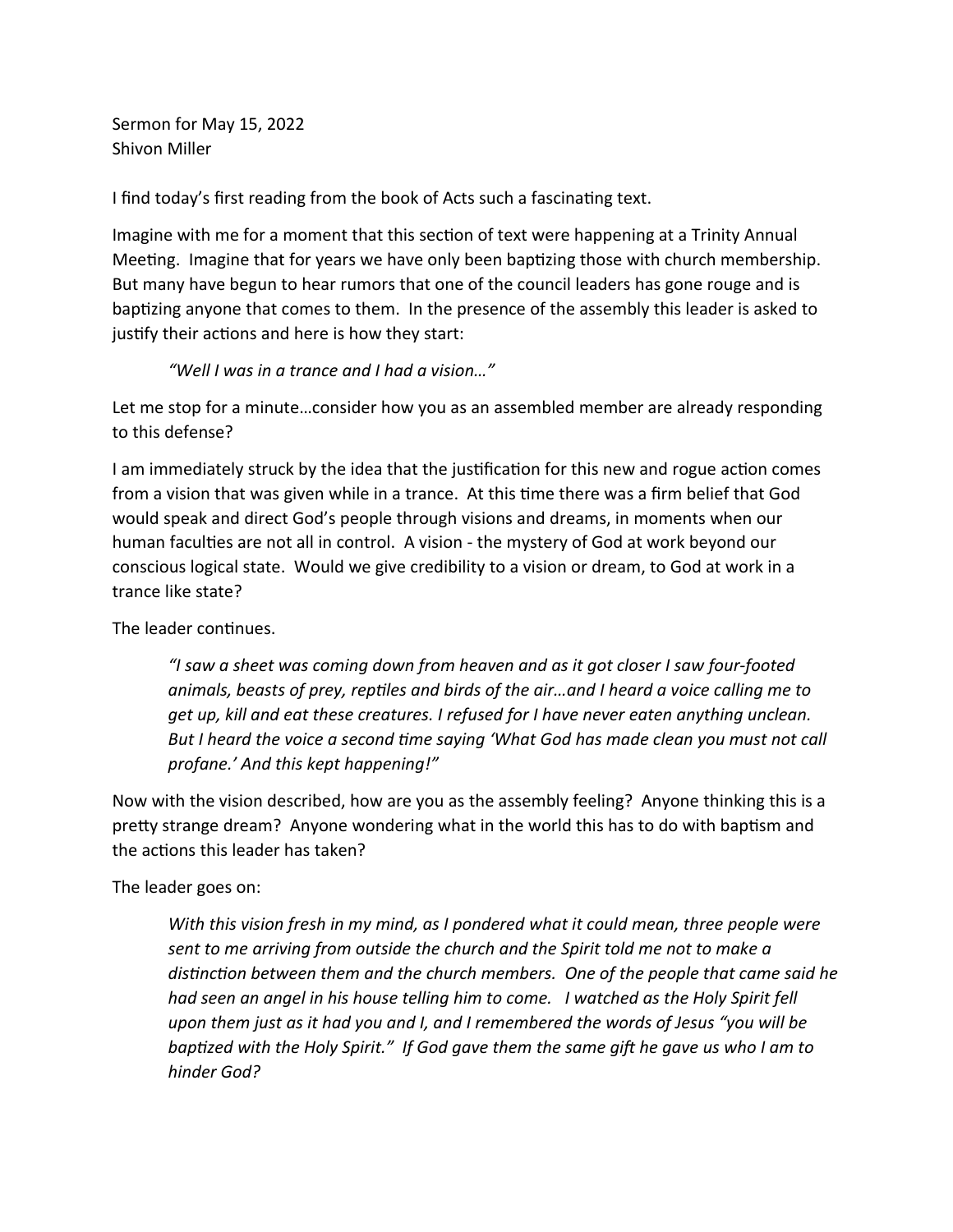The leader has said that people were "sent" to him, the Spirit has "told" him what to do, an angel has given directions, and the Holy Spirit has been visually seen. Therefore the practice of the church should change because who are we to hinder God? What would happen next if this was at one of our Annual Meetings?

In this scripture account the assembly is silent and then begins praising God saying "God has given even to the Gentiles the repentance that leads to life." They expand their understanding and change their ways - Gentiles will be baptized, there will be no distinction between an "us" and "them" – all will be welcomed into the family of God. What are our thoughts when we reflect on that assembly's response?

How do we know if something is just a strange dream or if it is a vision from God which calls for action? How do we know when our stirrings, or the stirring of others that may sound strange in our ears, are God calling us to expand our understanding, to extend our reach, to follow a new way?

Peter has not only had a vision but the people know he has knowledge of God's commands and has walked with Jesus. He is not only open to receiving the vision, but he immediately wonders if it may be the work of the Spirit and begins the work of discernment. What might this vision mean? At that time a person's diet was a reflection of their faith. There were religious laws against eating animals considered unclean. Clean eating was an act of righteousness. Peter recognizes these unclean animals being lowered on the sheet in his vision. But the voice says they have been made clean. Peter considers the work of Christ - one's righteousness will not be claimed through one's own actions but only through the work of God in Jesus Christ through the power of the Holy Spirit. When the Gentile people arrive at Peter's door, Peter is able to interpret the dream. There will no longer be any distinction, for Christ has come for all people and righteousness is found in Christ alone. Peter says "I remembered the Word of the Lord."

We must be open to the vision, but we also must be grounded in God's word, walking with Christ, so that we are able to interpret, to discern. The word and works of Christ should affirm the vision.

More than just a vision, this message from God is also affirmed by Peter's experiences in real life. It is confirmed by others, these men from Caesarea. They too have heard the voice of God carrying the same message. Together they experience the presence of the Holy Spirit. We must wonder if our dream, our vision is affirmed by our experiences of the Holy Spirit at work in the world? Is it confirmed by others sharing the same vision of God?

Fascinating – the mystery of God at work!

Have you had any dreams lately, any visions that have made you wonder what God is stirring up? Grounded in God's word and your relationship with Christ, are you able to interpret them as the possible voice of God calling you to action? Speak them. Test them against your life